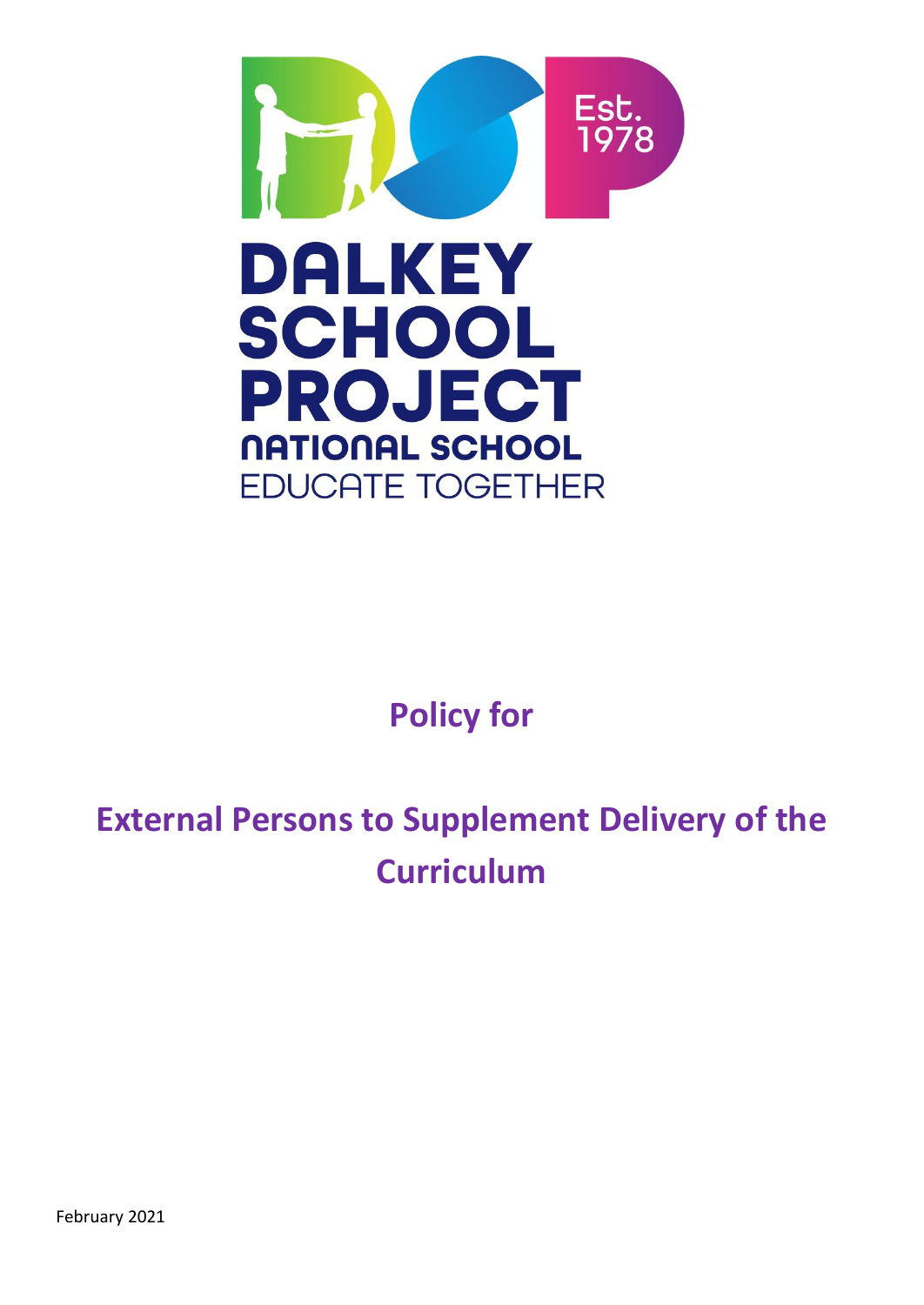# **1. Introduction**

While teachers provide weekly opportunities to engage in physical education, music and arts, sometimes the inclusion of external persons can enhance school programmes.

Dalkey School Project NS has developed a tradition of identifying gaps in provision of holistic learning experiences for children in which cases external teachers may be hired e.g. yoga, art, movement, sports, forest school teachers etc. may be invited to deliver programmes.

# **2. Induction of external persons**

External teachers and coaches will, prior to commencing their programmes, be provided with an orientation to the key personnel, ethos and work of the school. This orientation shall involve external persons being provided with an information pack that will include details of key school policies, in particular the school's Code of Behaviour, Child Protection, Health and Safety, Garda Vetting, Anti Bullying and other relevant policies.

#### 3. **Rationale**

Dalkey School Project NS is committed to providing its students with the highest level of curricular and extra-curricular education. Whilst recognising that qualified classroom teachers are the best placed professional to work sensitively and consistently with students in most curricular and extra- curricular school activities, the school acknowledges that in certain circumstances external expertise can enhance the education and activities provided.

When external persons are employed or invited to provide services to students the school is responsible for ensuring, as far as is possible, the quality of the services provided and the safeguarding of students.

#### 4. **Objectives**

To ensure that services provided to students by external facilitators are of the highest quality. To mitigate the risk of harm to students.

# 5. **Scope of Policy**

This policy covers all external persons charged with providing services relating to school curricular or extracurricular activities.

# 6. **Procedures**

- External facilitators supplement, complement or support an identified component of the school's curricular or extra-curricular provision.
- External facilitators are approved by the principal in consultation with the relevant teaching staff.
- All external facilitators are compliant with the school's child protection policy and other relevant school policies and procedures.
- The school authority satisfies itself, having regard to its own legal advice if required, that it has met any vetting obligations that arise under the Vetting Act and in line with Circular 0031/2016, for such external facilitators.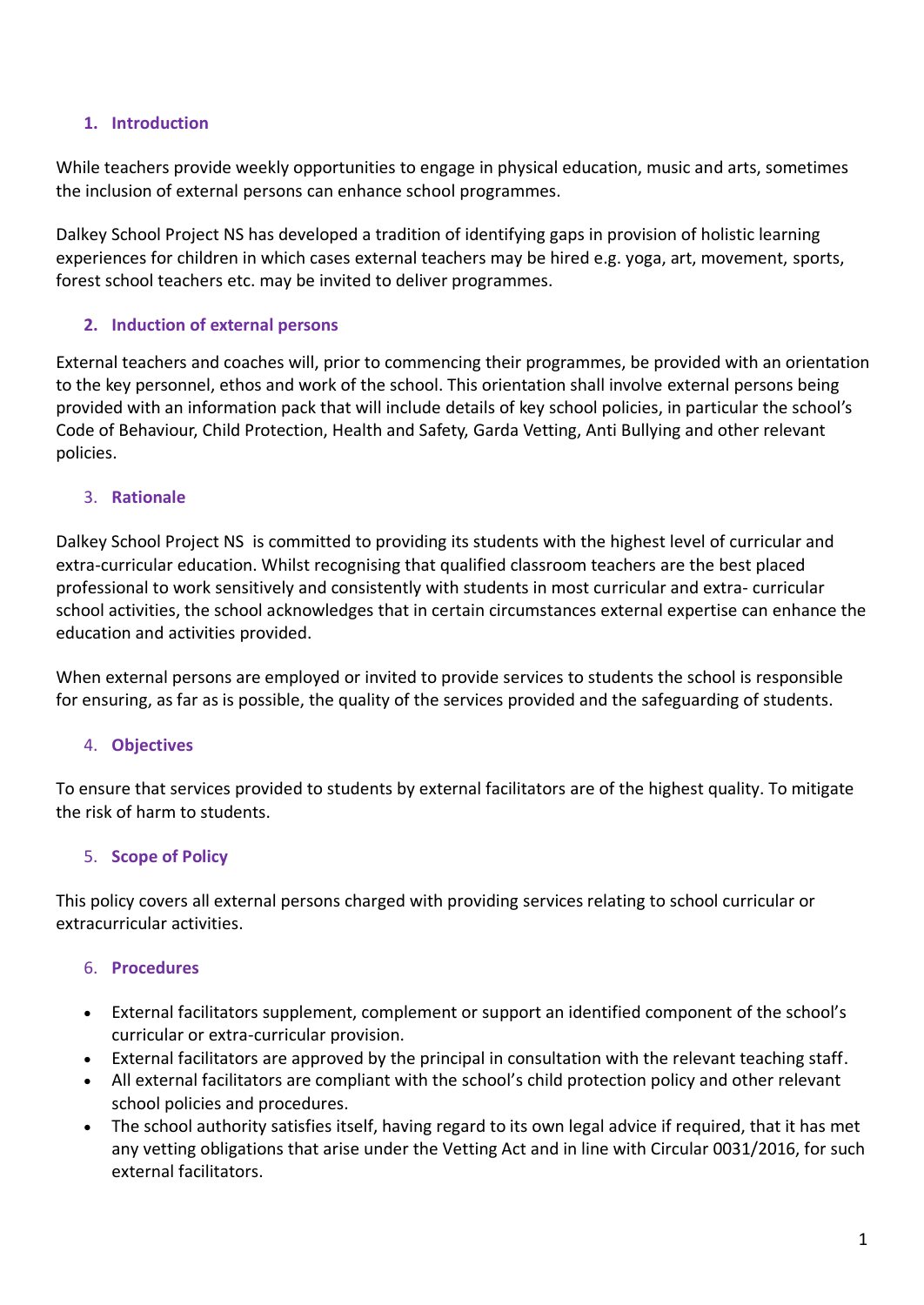- External facilitators in classroom provision always work under the guidance and supervision of the relevant classroom teacher.
- Further requirements and guidelines in relation to Wellbeing provision by external facilitators are outlined in DES Circular 0043/2018.
- 7. **Responsibilities of the External Persons**
- Liaise with principals and class teachers regarding the suitability of their expertise vis-à-vis the school plan and individual class plans.
- Work directly alongside a designated class teacher.
- Support the class teacher where competence, confidence, knowledge or skills in teaching a particular activity may be a challenge to them
- Ensure the emphasis is on participation and enjoyment during lessons
- Provide for differing levels of ability
- Take all necessary safety precautions
- Ensure full participation by female and male pupils
- Help to establish community/club links where relevant
- Have current Garda Vetting (GV) through their club or seek GV directly through the school and Educate Together (ET)

# 8. **Responsibilities of the class teacher**:

- Retain overall responsibility for the care and well being of pupils in the class
- Be present throughout the teaching/coaching session until such time as relationships and good practices are established between external person and children. Consult with class team and/or principal to ensure class is ready to move to SNA supervision with the external person teaching/coaching.
- Provide external persons with information and assistance regarding the needs of the children.
- Adopt an active role in lessons where an external coach is delivering or facilitating when necessary e.g. building relationships, dealing with behavioural issues
- Provides and receives feedback from EPs before/during/after PE lessons.
- Develop their teaching skills/content knowledge through active observation and interaction with the external coach.
- Evaluate the contribution of the external coach within the context of the class / school plan
- 9. **Responsibilities of the school principal**
- Assesses the suitability of the external person to work with primary school children by ensuring that the external persons works within the relevant guidelines e.g. Code of Ethics (Irish Sports Council, 2000), Children First (DYCA 2017 )
- Ensures the external person has current Garda vetting through their club where relevant or facilitates GV directly through the school and Educate Together (ET)
- Ensures that the external person is suitably qualified in their particular activity.
- Ensures that the external person is covered by the school's insurance policy or has their own professional insurance
- Evaluates the contribution of the external person within the context of the school plan on a regular basis.
- Provides induction for the EP regarding school policies, especially Code of Behaviour, Anti-Bullying and Child Protection and Safeguarding

# 10. **The policy operates within a legislative framework and takes account of the following:**